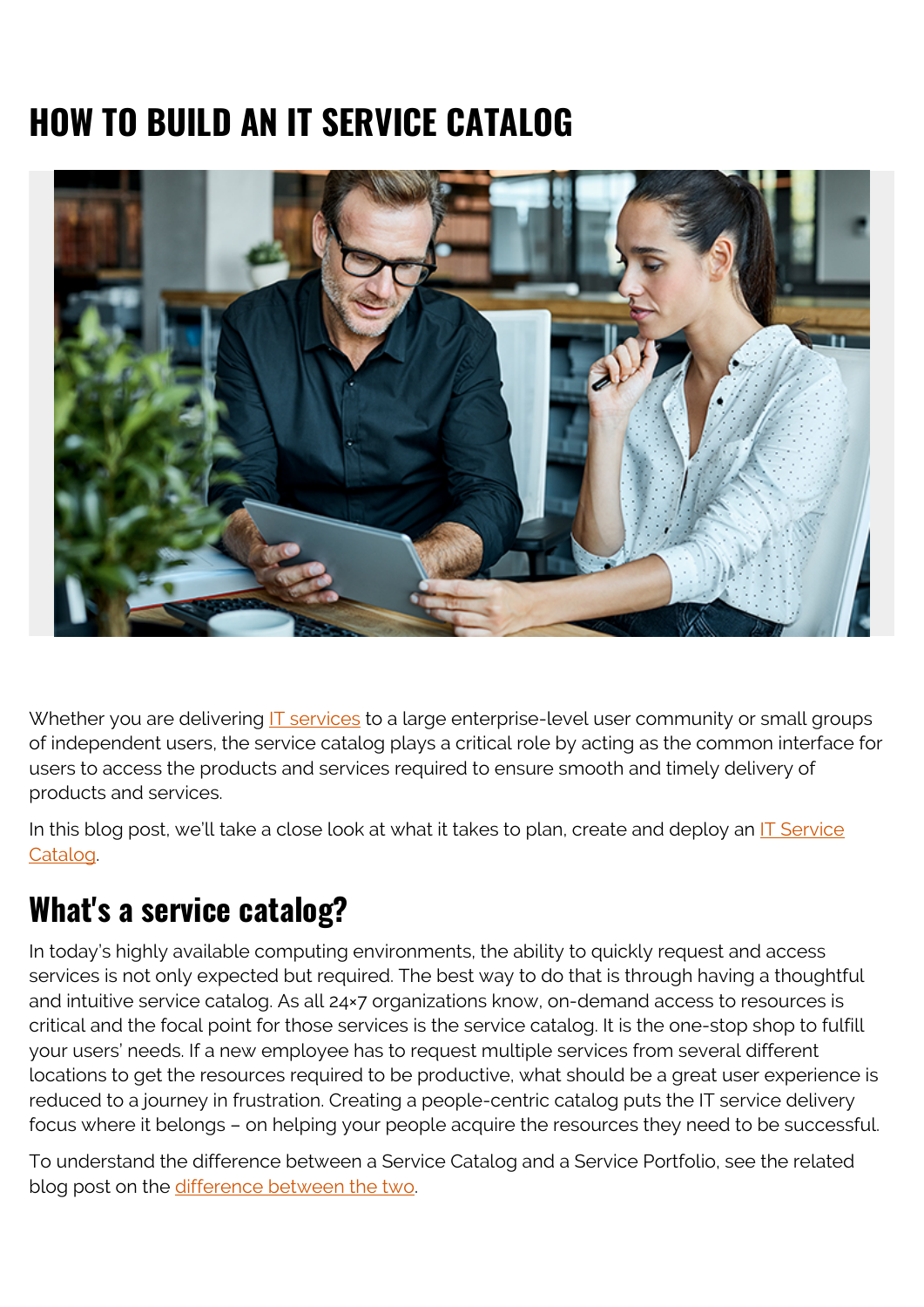### **Download Now: ITIL 4 Best Practice e-Books**

These all-new for 2020 ITIL e-books highlight important elements of ITIL 4 best practices. Quickly understand key changes and actionable concepts, written by ITIL 4 contributors.





[Free Download ›](https://www.bmc.com/forms/itil-free-ebook.html)

### **Creating an IT service catalog**

Putting together an intuitive and highly effective service catalog is best achieved when you take time to outline the end-users' objectives when they use it. From my experience developing these for clients, it comes down to outlining the details in seven key areas from a customer focused perspective:

- 1. Plan customer needs for a service catalog
- 2. Identify your customers and service providers
- 3. Identify what services will be provided in the service catalog
- 4. Use the proper tools to build the service catalog
- 5. Gauge user acceptance of the catalog
- 6. Deploy the catalog to end users
- 7. Use metrics for continual improvement

### **1. Plan customer needs for a service catalog**

Understanding what the customer wants is a key aspect to planning. It serves as the goal for the project as a whole. For example, a common vision statement around what customers want from a service catalog would be:

#### *"As a customer, I would like the ability to find, request and receive products and services easily and in a timely fashion so that I may perform my job more efficiently."*

With the goal in mind, let's lay out some planning steps. One critical success factor for planning the service catalog is having executive support for the effort. Aligning the service catalog project goals with those of the business assures leadership that the outcomes are strategically aligned and will be in the best interest of the organization.

After that, it's time to gather the team. Selecting your team members for the project involves engaging a good cross section of the IT organization. Having representation from multiple areas has the benefit of people who know the people and the processes. They have a deep understanding of what their users need and how they work. Let's dive in further to explore the user community.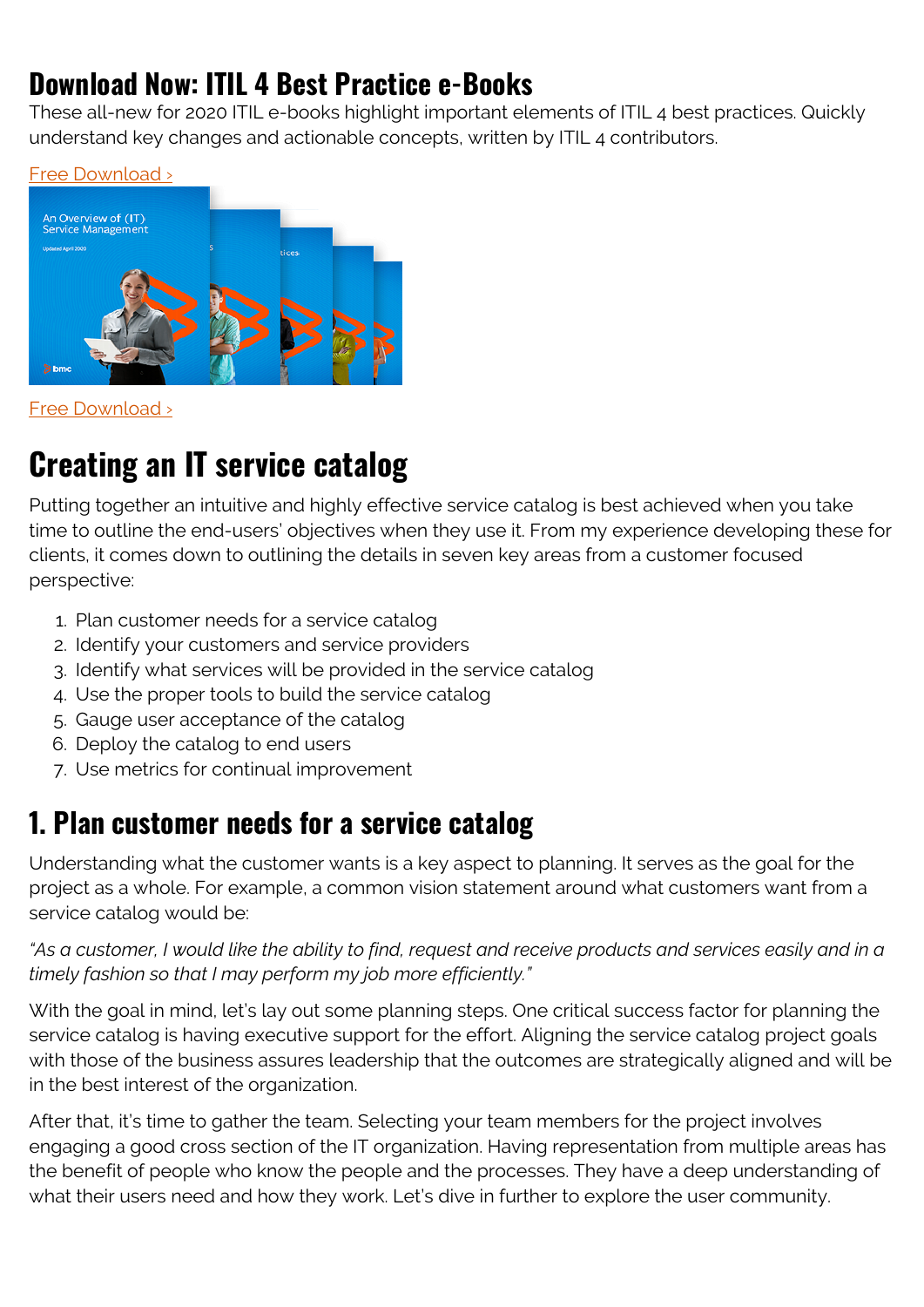### **2. Identify your customers and service providers**

Understanding who your customers are and what services they will consume is a fundamental step in building the service catalog. Additionally, routing each request to the appropriate group for fulfilment is vital to reduce the amount of time it takes to deliver a particular service.

In many organizations, any user on the network may request and consume services from the catalog. In order to provide services in a secure manner, the services should be defined with boundaries, known as "entitlements," regarding who can access a particular service based on their role. This can include the concept of displaying a single service first to request an account. Once created, the user is added to a few groups that will expand the numbers and types of services that are displayed to her/him and can be based on their job function.



The concept of entitlements can also be extended to

services from multiple catalogs. When aggregating multiple service catalogs in complex environments, having the ability to show or hide these services becomes critical.

Why that is can best be illustrated with an example. Think about what might happen if an employee in the facilities department had the ability to request a new virtual server. Their company role and function do not have a need for a virtual server so should they request one, it would likely be for a purpose outside their area of responsibility – opening the company up to risk or unmonitored cost. After identifying the users that will request services, attention must be given to identifying the individuals or groups that will ultimately fulfil the service requests. This is accomplished by performing an analysis of the groups that make up the IT organization. Interview each group to determine what services are currently fulfilled, estimate how long it takes to complete each one, and any costs associated with completing the request. It also makes sense to identify or assign a service owner for each group. The owner will act as the single point of contact related to their particular services.

Now that we know who will request and who will deliver the services, we can focus on identifying what services the catalog offers.

#### **3. Identify what services the service catalog will provide**

There are several layers of detail that need to be addressed to effectively identify the final services that will be made available in the service catalog. The first layer is doing an analysis of the services that your IT organization delivers today. Where do you start that analysis? You need to gradually work through all of the legacy service delivery methods, from simple to complex looking to identify what services are most frequently requested. For example, if one of your service fulfillment methods consists of a string of e-mail threads, it would make sense to collect and analyze all of those emails. Once the most frequently requested services are identified, it's also a good time to review, document and potentially improve the processes required to fulfill each service. Performing the analysis and then updating service delivery methods allows an organization to streamline the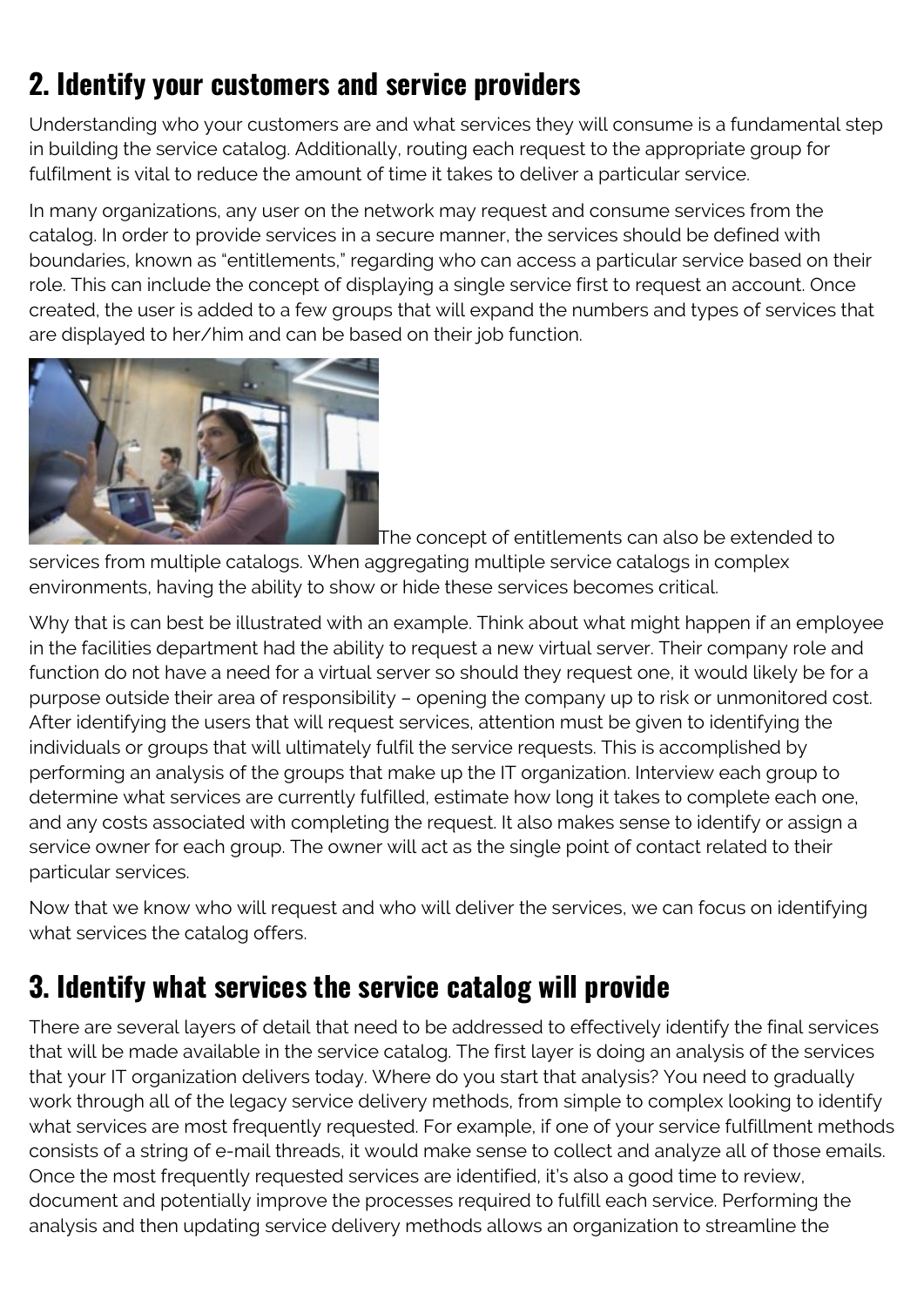delivery process, which ultimately reduces costs and improves resource allocation.

The next layer of detail for effectively identifying what services will be in the service catalog is to set realistic expectations around the services that are provided to customers. If left unexplained or poorly communicated, customers may develop an unrealistic view of the fulfillment timeline. To the user, a particular service may seem very easy to deliver on the surface. However, it could actually involve many steps and require multiple approvals in order to be completed—all of which aren't immediately apparent to the requester. Understanding what it takes to deliver a service as well as how long it takes and what it costs need to be compiled into creating Service Level Targets for the organization. Service Level Targets make it possible to measure performance in service delivery and need to be communicated to set realistic expectations with the customer requesting them. Some service delivery aspects can have service level targets that are automated. As an example, it is important to take into account where the services will be fulfilled. If a service is location dependent, then the technology must have the ability to route the service request to the resources in the correct location.

After you plan for end-user expectations, the next layer of detail you should focus on is making it easier to navigate the service catalog. I recommend you start with categorizing services and applying keywords to facilitate easily navigating to or searching for the appropriate service. Service categories allow your users to locate the services they need in the shortest amount of time. Additionally, well-designed and consistently applied categorizations provide reporting metrics that are easily interpreted. Vendors should be able to leverage best practice or have clear examples of categorizations to help you achieve them for your service catalog.

Lastly, to further simplify the service catalog, spend time on bundling services. Doing so streamlines delivery for specific events. As an example, creating a bundle like "employee onboarding" or "employee departures," takes the guesswork out of connecting the new employee with a myriad of services they need to quickly become a productive team member. If we take a minute to think about all of the resources required to perform this process, it quickly becomes apparent that a coordinated effort from multiple entities across the organization is required to deliver a seamless onboarding experience. Bundling these services together to deliver a specific outcome, allows for that seamless experience that customers are craving.

### **4. Use the proper tools to build the service catalog**

One of the hallmarks of great service catalog software is the ability to quickly and easily build and deploy services to your end users. They should be presented with an easy-to-use interface that makes requesting and tracking those services through to completion a seamless and frictionless experience. Providing multiple channels and methods of interaction—such as email, web, and mobile—allows the user to quickly communicate with those fulfilling the requests. Additionally, the catalog should enable those delivering the services to process the requests that users have submitted in a quick and efficient manner. A good service request application will also have the flexibility to automate the fulfillment process whenever possible.

The service catalog toolset is the enabling technology for the digital workplace to aggregate the required services into one platform. What differentiates a proper tool isn't just the way it delivers services to the end user, but how it's intuitive for the business analyst to build services. By allowing the business analyst to step into the role that was once the domain of a developer, the tool establishes an immediate cost savings. And because the tool is so intuitive, after building just a few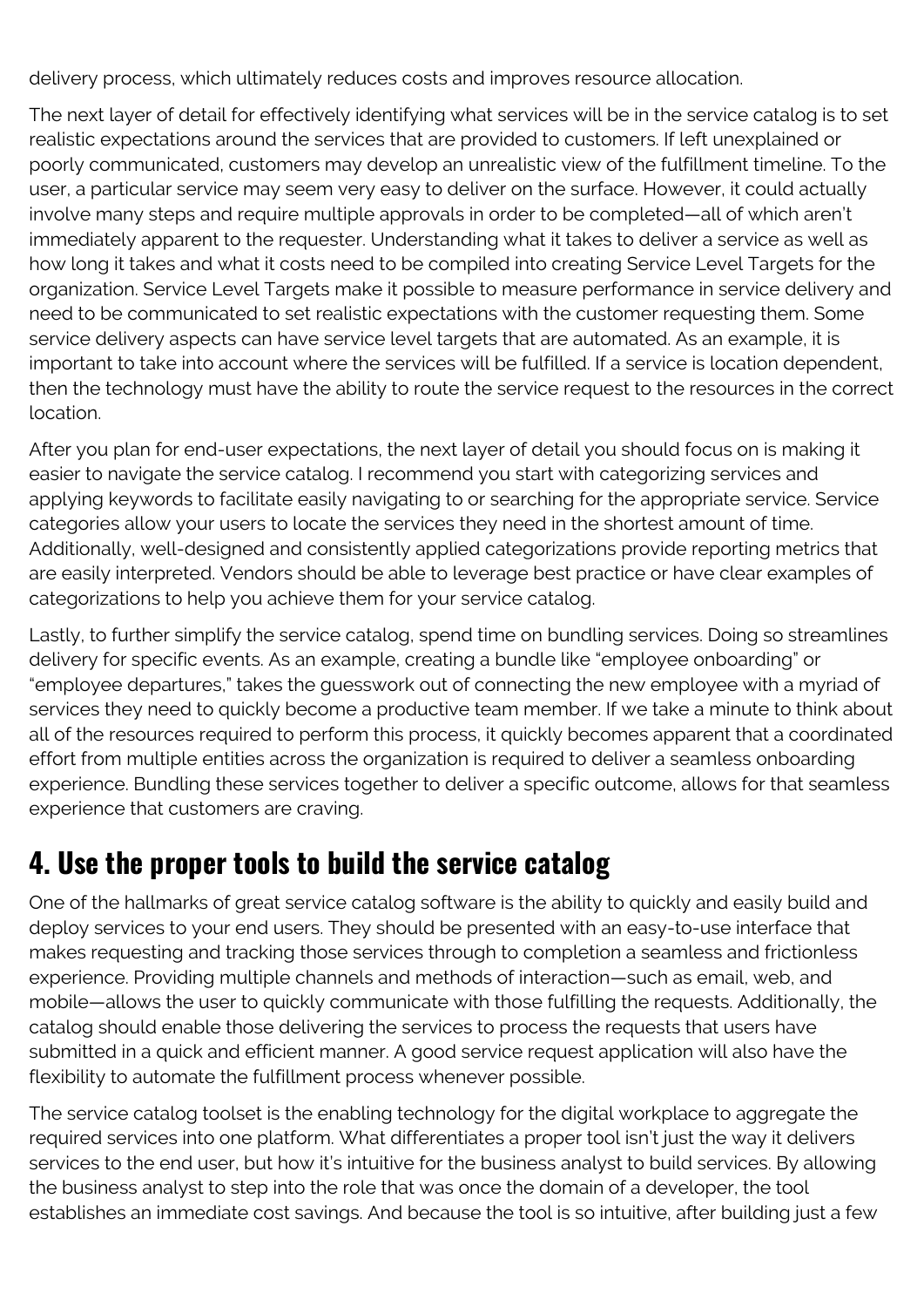services from a prioritized list to become familiar with the process, the remaining services could be built in a very short time. Time is money, so accelerating the time to value realization creates a more agile service deployment, which results in cost efficiencies for the enterprise.

From my experience, critical features and functions of a proper tool include an intuitive user interface with easy drag-and-drop functionality for developers. This is important because you don't need to hire an expensive development team to build services. Plus, an end user should expect the same consumer-like experience that they have with online shopping within the service catalog. One tool that offers all of this is [BMC Digital Workplace.](https://blogs.bmc.com/it-solutions/digital-workplace.html)

Now that we have an understanding of the characteristics of a proper tool, let's explore the inputs that allow for the creation of services that will excite your end users. The best practice for building each service that will be offered is to take all of the information gathered from service owners and other stakeholders and use the information to build out the service.

The kinds of information that you'll use are:

- **Service titles** and any detailed descriptions or instructions that will help the end user understand what's being requested.
- **Turnaround time of the service**, which is calculated as the length of time from when the service is requested to when the requestor is notified of completion.
- **Cost of a service**, which may include the cost of equipment or chargebacks from external groups to fulfill a service, and is especially important for complex services requiring multiple groups to complete the request.
- **Identifying what application will be used** to fulfill the request, and depending on the service, the request may result in a work order, incident, or a change request.
- **Questions to ask the user to collect the details that will be used to inform workflows**, as the answers to the questions can help route the request or automatically select an appropriate application template.
- **Input validation to be performed on user input**. This step is important because a user or users may input data in several different ways. This data must be normalized to a standard pattern, which is critical for consistent reporting and ensuring that any data to be passed through external programming interfaces is in a format that is expected.

Once all the services in your catalog are built, it's important to test each service throughout the lifecycle. It would be disappointing to present services to users that didn't work and didn't deliver the capabilities required for them to be productive. After all, there's only one chance to make a lasting, positive first impression.

Now that the catalog is built, it's time to present it to a small group of users to gauge the level of acceptance and adoption.

#### **5. Gauge user acceptance of the catalog**

Once the service catalog is built, tested, validated, and strategically aligned with business goals, pilot groups also known as focus groups can be developed and engaged to ensure that the planned catalog effectively serves the needs of the organization. It's best to select a wide cross-section of users to represent the business as a whole.

The focus group is invaluable to the project as it can offer feedback that reflects how the group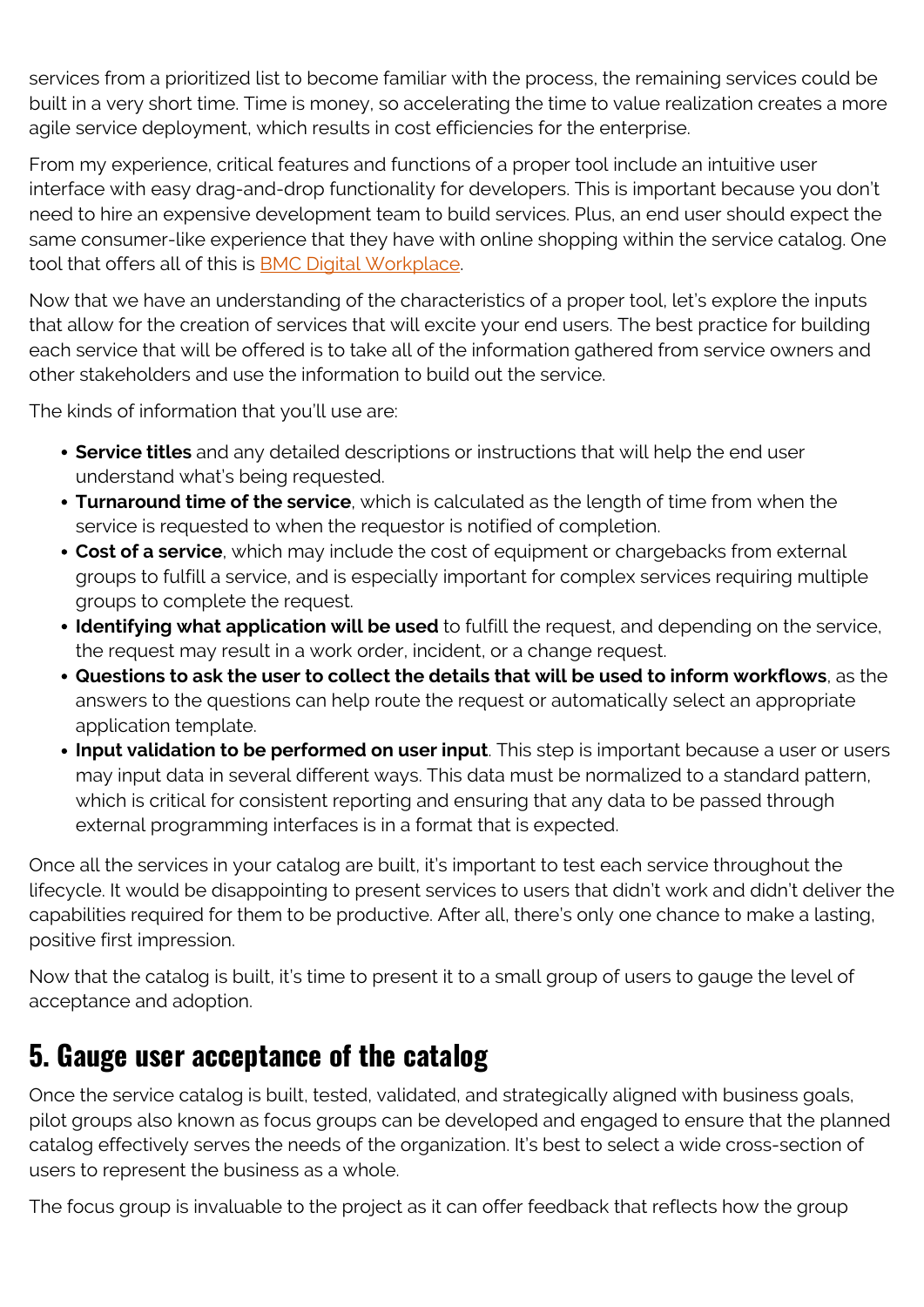members experience and interpret the service catalog, as well as portray it to be beneficial to themselves and their colleagues. An engaged focus group will also help drive user acceptance and organizational change in a positive way. If they walk away from the focus group feeling heard and their needs well met, they'll most likely communicate positively about the service catalog when interacting with their colleagues by displaying excitement about the release of the tool.

When gauging user acceptance of the catalog, the use of focus groups and a method of collecting and analyzing focus group feedback is essential for understanding what the user community is thinking about the catalog. It's a good idea to keep the collected feedback structured and organized. This means providing the capability to report issues and provide feedback. This may be accomplished through a service catalog entry, spreadsheet, SharePoint site, or even the tool itself. The point is to collect as much information as possible from the focus group during the pilot. You should begin collecting data as soon as the pilot starts. Continue collecting and acting on the feedback until all of issues and/or concerns have been mitigated. This may continue up to the release date.

Key data points to collect in the tool feedback approach are:

- **Who.** Identifying the user and what area of the organization that they represent facilitates conversation about the feedback. Being able to engage the focus group members about their feedback results in open communication between developers and end users.
- **What.** Tracking the issue or feedback being reported is key to improving the service desk for the users. The major goal is to collect feedback and any issues with the interface or the services presented. It's wise to collect as much information as possible to understand what the user was doing when the issue occurred and how this relates to what the user was expecting to happen.
- **When.** Capturing when an issue occurred is also important. The benefit is that it can be used to diagnose a problem. For example, if a user reports that an error message was generated, the timestamp can be used to match the error in the appropriate log file, which helps for quick diagnosis and resolution.

Now that the feedback and issues have been collected, they can be discussed and analyzed amongst the project team and any changes can be incorporated into the service catalog. Whether it's a customization, configuration, or an opportunity to better define any training or job aids, the focus group will be invaluable, as they'll have contributed to one of the most critical areas of the service catalog effort: **acceptance**.

### **6. Deploy the catalog to your users**

With the catalog built, refined, and put through its paces with the help of the focus group, it's now time to release the catalog to the user community. On a technical level, this entails bringing services online within the tool by publishing them, enabling the links to the catalog so that end users can reach the services, and finally communicating to your users that the catalog is open for business. Having a strategic communication plan will go a long way in preparing your users for the new catalog. In general, a communication plan will state the goals of the project, have executive sponsorship, and outline communication channels to be used and how to send a solid message for each channel.

A note from the executive sponsor is a critical piece as it shows that the leadership has a stake in the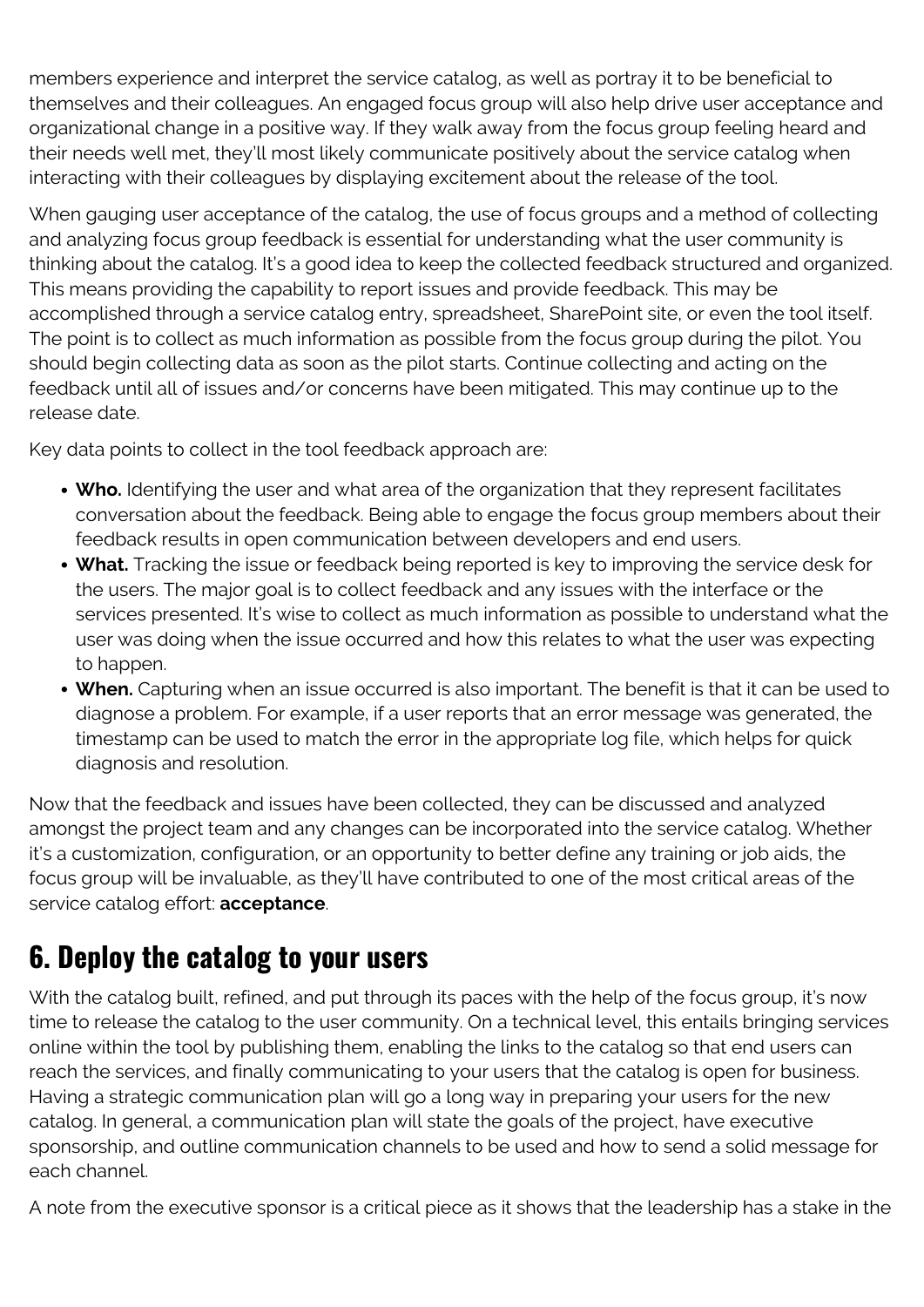success of the service catalog. Utilizing multiple communication channels that are available greatly increases the chances of reaching as many people as possible.

Those channels should include:

- **Word of mouth**. Ask the members of the focus group(s) to share how their input was used and how the service catalog has helped them to do their work more efficiently. **Email**. Using a short series of email messages that lead up to the launch is an effective way to build momentum for the release of the service catalog.
- **Web**. Having a short story or blog post on the corporate intranet will help gain visibility and awareness for the project.
- **Signage**. Placing quick reference cards, signs, and posters in common areas of the office that advertise the benefits of the service catalog is helpful.
- **Info-sessions**. Holding an event where the user community can come to receive information about the service catalog is a great way to accelerate awareness and adoption. It's common to have giveaways at these events—such as mugs, pens, badge lanyards, etc.—to help get the word out and generate end-user interest. You could go so far as making it an event or party to gain even greater interest and mindshare of the end-user community.

Executing the communication plan happens throughout the lifecycle of the project, but it's best practice to communicate early and often. This means that you should start communicating the release of the catalog to end users in a few phases. Start with an initial communication that states what is being done and why. The next communication should describe the benefits of the catalog, which will start generating positive anticipation around the service catalog. In the days prior to the release, let your users know that it's almost here. Finally, on the day of the release, communicate once again using the channels noted above.

The catalog is considered to be deployed when the project moves from the development group to the operations and maintenance teams to handle any ongoing support.

#### **7. Use metrics for continual improvement**

Understanding what works and what user behavior indicates a need for improvement are crucial aspects of reporting and metrics. Only what is measured can be addressed, so identifying what and how to measure are critical to achieving clarity around how well the service catalog is performing.

Developing measurements, tracking, and reporting on them are accomplished in a manner similar to how the service catalog was defined and built. Overall, it's important to outline what needs to be presented to management and when to demonstrate the value of the time and effort put into the service catalog has been realized. Being able to quantify results in terms of savings in money and/or labor is the key point when developing metrics.

Common metrics include:

- Most and least commonly requested services
- The number of unique visitors to the catalog
- The number of services delivered on time and delayed services based on established service level agreements (SLAs)
- Correlation between user requests to the catalog and those calling the service desk
- Cost of delivering services to users (before and after the service catalog launch)